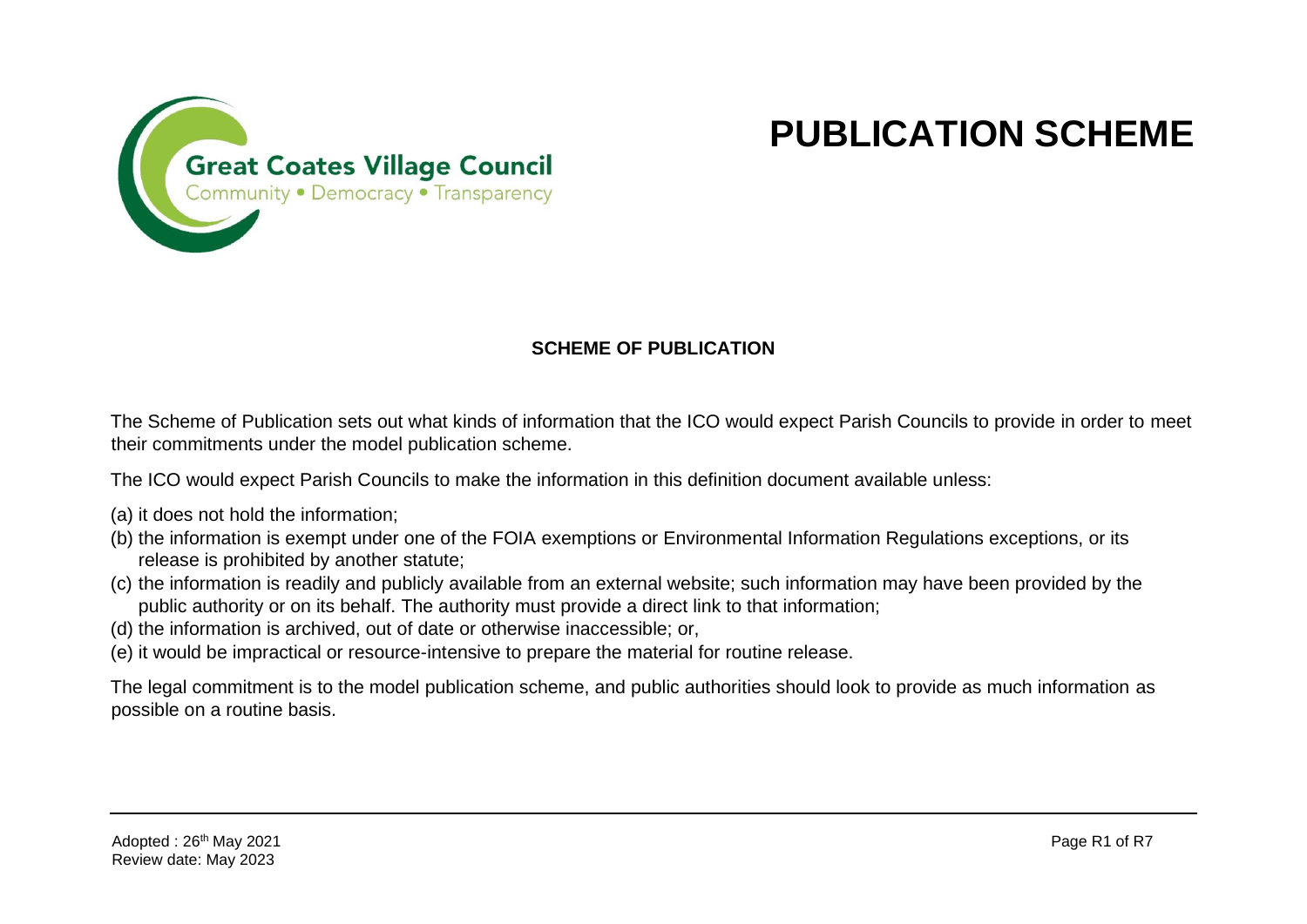Publishing datasets for re-use Public authorities must publish under their publication scheme any dataset they hold that has been requested, together with any updated versions, unless they are satisfied that it is not appropriate to do so. So far as reasonably practicable, they must publish it in an electronic form that is capable of re-use.

If the dataset or any part of it is a relevant copyright work and the public authority is the only owner, the public authority must make it available for re-use under the terms of a specified licence. Datasets in which the Crown owns the copyright or the database rights are not relevant copyright works.

The Datasets Code of Practice recommends that public authorities make datasets available for re-use under the Open Government Licence.

The term 'dataset' is defined in section 11(5) of FOIA. The terms 'relevant copyright work' and 'specified licence' are defined in section 19(8) of FOIA. The ICO has published guidance on the dataset provisions in FOIA. This explains what is meant by "not appropriate" and "capable of reuse".

| Information to be published                                                                                                                      | How the information can be obtained                                               | Cost                     |
|--------------------------------------------------------------------------------------------------------------------------------------------------|-----------------------------------------------------------------------------------|--------------------------|
| Class $1 -$ Who we are and what we do<br>Organisational information, structures, locations and contacts<br>This will be current information only | Hard copy<br>Website                                                              | 10p per A4 sheet<br>Free |
| Who's who on the Council and its Committees                                                                                                      | Council: Hard copy or website<br>Council: website<br>Committee: Contact the Clerk | 10p per A4 sheet<br>Free |
| Contact details for Parish Clerk and Council Members (named<br>contacts where possible with telephone number and email<br>address (if used)      | Hard copy<br>website                                                              | 10p per A4 sheet<br>Free |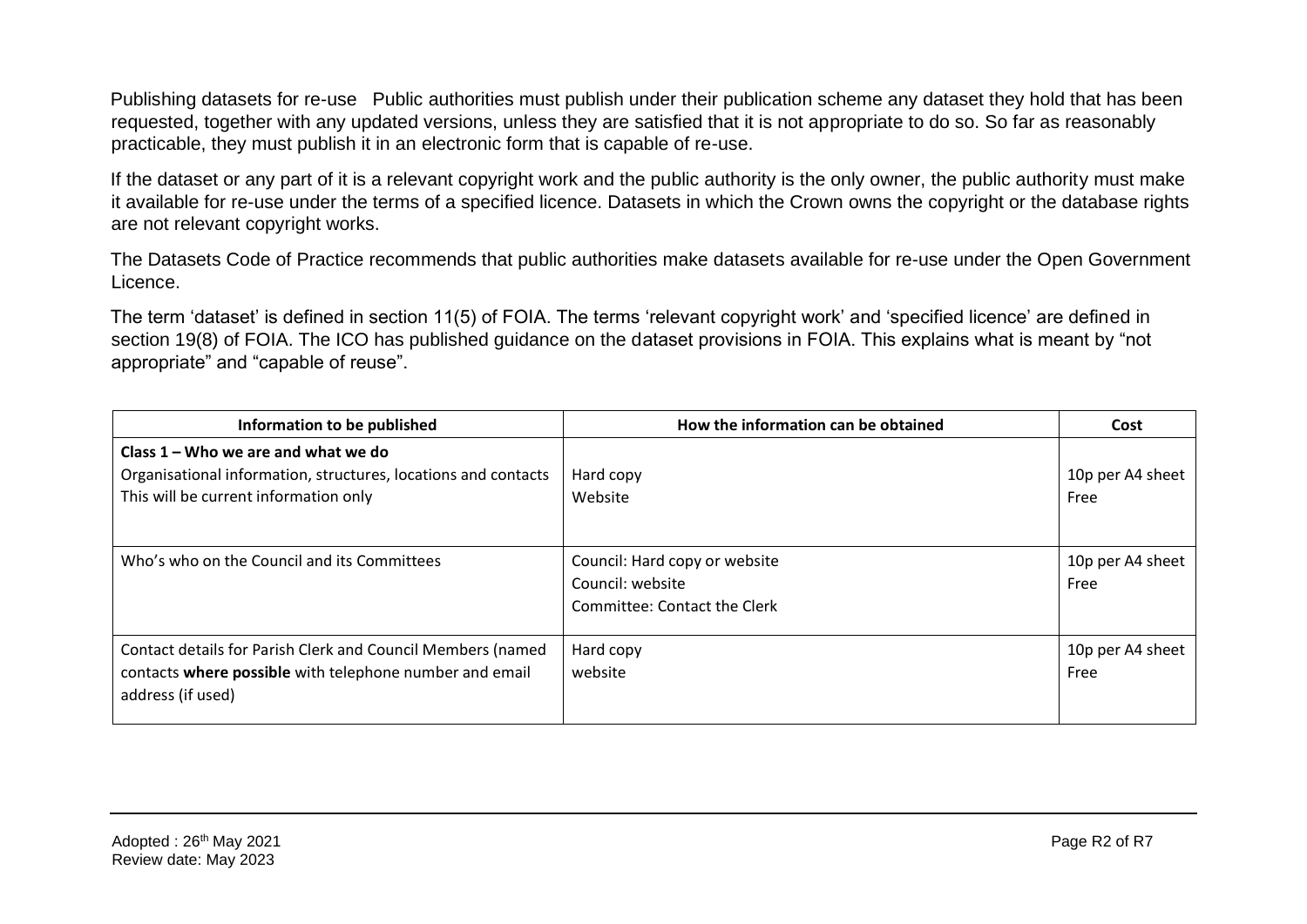| Class 2 - What we spend and how we spend it<br>Financial information relating to projected and actual income<br>and expenditure, procurement, contracts and financial audit.<br>Current and previous financial year as a minimum | Hard copy<br>Website  | 10p per A4 sheet<br>Free |
|----------------------------------------------------------------------------------------------------------------------------------------------------------------------------------------------------------------------------------|-----------------------|--------------------------|
| Annual return form and report by auditor                                                                                                                                                                                         | Hard copy<br>Website  | 10p per A4 sheet<br>Free |
| Finalised consolidated budget                                                                                                                                                                                                    | Hard copy<br>Website  | 10p per A4 sheet<br>Free |
| <b>Standing Orders</b>                                                                                                                                                                                                           | Hard copy<br>Website  | 10p per A4 sheet<br>Free |
| <b>Financial Regulations</b>                                                                                                                                                                                                     | Hard copy<br>Wwebsite | 10p per A4 sheet<br>Free |
| Grants given and received                                                                                                                                                                                                        | Hard copy<br>Website  | 10p per A4 sheet<br>Free |
| List of current contracts awarded and value of contract                                                                                                                                                                          | Hard copy<br>Website  | 10p per A4 sheet<br>Free |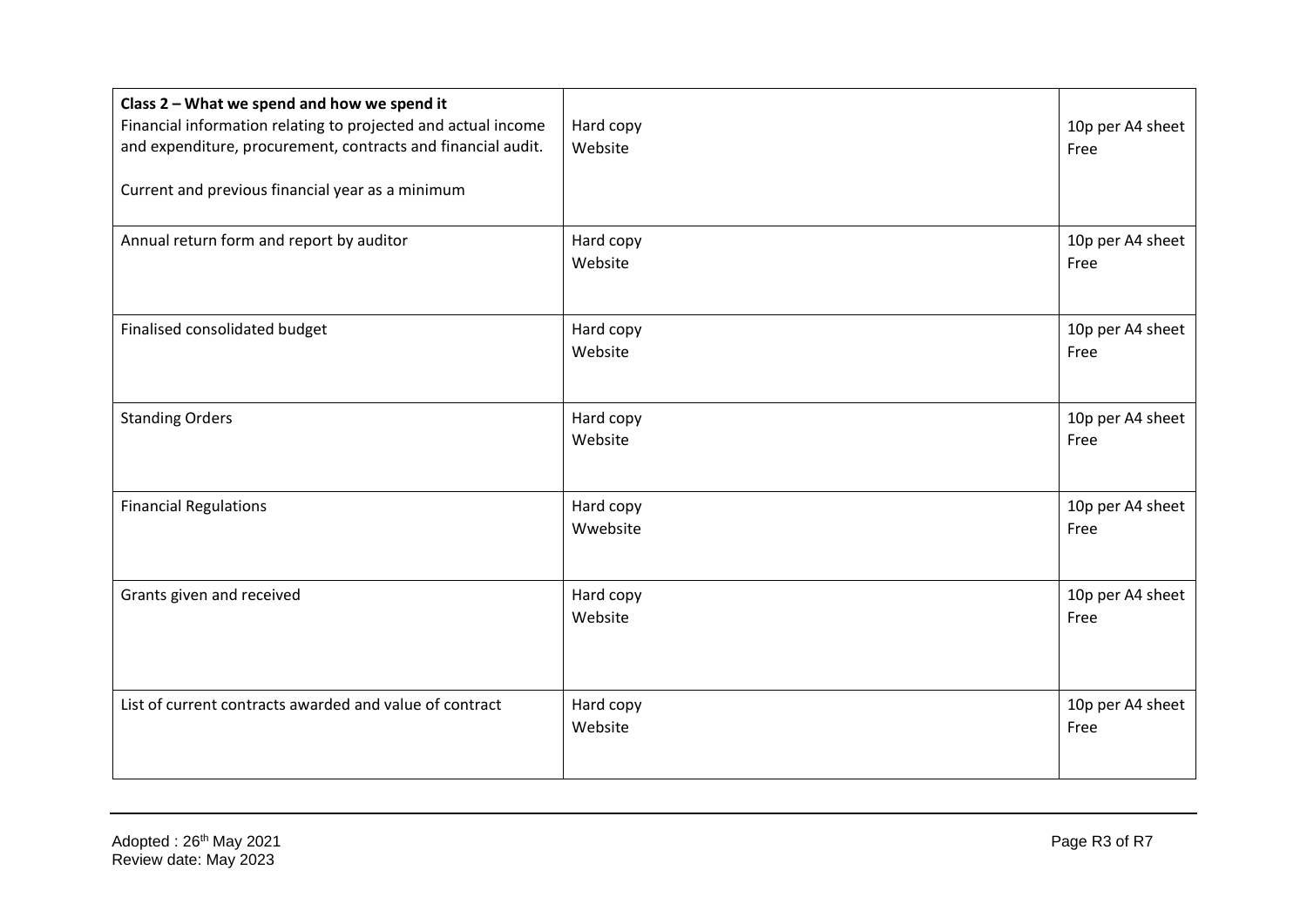| Members allowances and expenses - currently none are<br>claimed                                                                         | Not applicable       |                          |
|-----------------------------------------------------------------------------------------------------------------------------------------|----------------------|--------------------------|
|                                                                                                                                         |                      |                          |
| Class 3 - What our priorities are and how we are doing                                                                                  |                      |                          |
| Annual report to Parish Meeting (current and previous year as<br>a minimum)                                                             | Hard copy<br>Website | 10p per A4 sheet<br>Free |
| Class 4 - How we make decisions<br>Decisions making processes and records of decision<br>Current and previous council year as a minimum | Hard copy<br>Website | 10p per A4 sheet<br>Free |
| Timetable of meetings (Council and any committee/sub<br>committee meetings and Parish meetings                                          | Hard copy<br>Website | 10p per A4 sheet<br>Free |
| Agendas of meetings                                                                                                                     | Hard copy<br>Website | 10p per A4 sheet<br>Free |
| Minutes of meetings (NB this will exclude information that is<br>properly regarded as private to the meeting)                           | Hard copy<br>Website | 10p per A4 sheet<br>Free |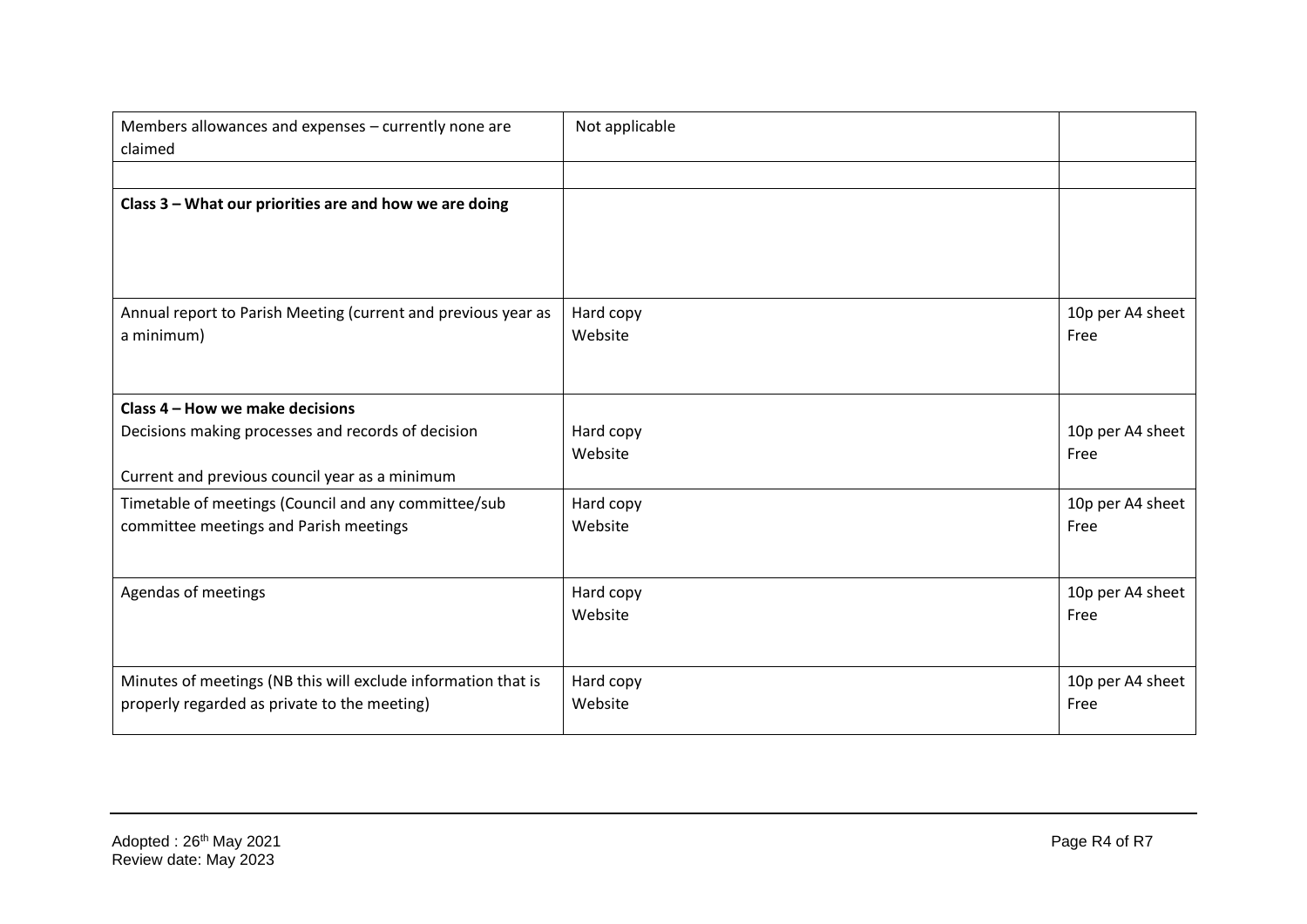| Reports presented to council meetings (NB this will exclude<br>information that is properly regarded as private to the<br>meeting) | Hard copy<br>Website    | 10p per A4 sheet<br>Free |
|------------------------------------------------------------------------------------------------------------------------------------|-------------------------|--------------------------|
| Responses to consultation papers                                                                                                   | Hard copy or<br>Website | 10p per A4 sheet<br>Free |
| Responses to Planning applications                                                                                                 | Hard copy<br>Website    | 10p per A4 sheet<br>Free |

| Class 5 - Our policies and procedures<br>Current written protocols, policies and procedures for<br>delivering our service and responsibilities | Hard copy<br>Website | 10p per A4 sheet<br>Free |
|------------------------------------------------------------------------------------------------------------------------------------------------|----------------------|--------------------------|
| Current information only                                                                                                                       |                      |                          |
| Policies and procedures for the conduct of Council business :                                                                                  | Hard copy            | 10p per A4 sheet         |
| <b>Procedural Standing Orders</b>                                                                                                              | Website              | Free                     |
| Committee and sub committee terms of reference                                                                                                 |                      |                          |
| Delegated authority in respect of officers                                                                                                     |                      |                          |
| Code of Conduct                                                                                                                                |                      |                          |
| <b>Policy Statements</b>                                                                                                                       |                      |                          |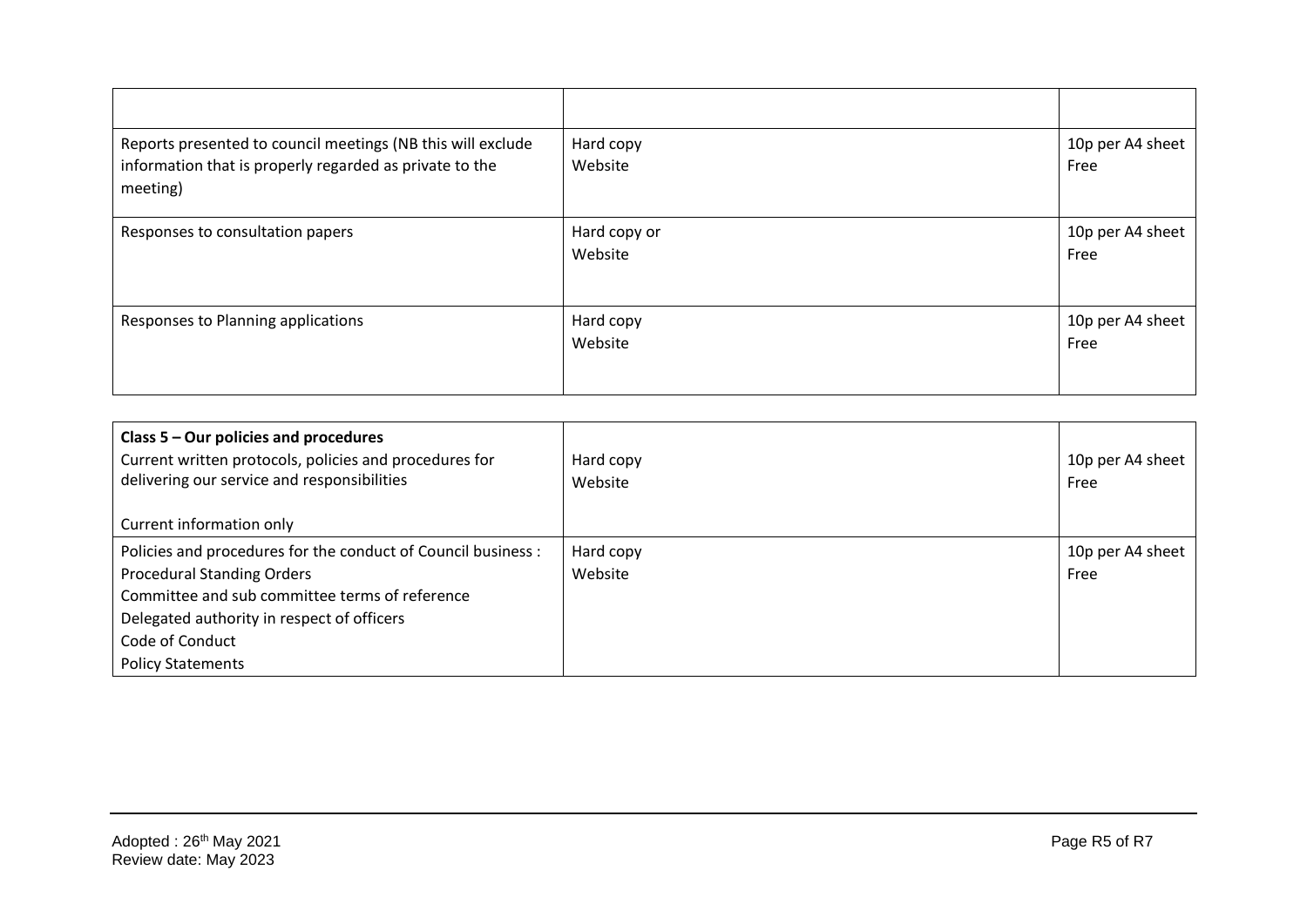| Policies and procedures for the provision of services and about   Hard copy<br>the employment of staff. | Website | 10p per A4 sheet<br>Free |
|---------------------------------------------------------------------------------------------------------|---------|--------------------------|
|                                                                                                         |         |                          |

| Complaints Procedure (including those covering request for | Hard copy | 10p per A4 sheet |
|------------------------------------------------------------|-----------|------------------|
| information and operating the publication scheme)          | Website   | Free             |
| Data Protection Policy                                     | Hard copy | 10p per A4 sheet |
| Any other policies                                         | Website   | Free             |

| Class $6$ – Lists and Registers                                                                                                                         |                      |                          |
|---------------------------------------------------------------------------------------------------------------------------------------------------------|----------------------|--------------------------|
| Currently maintained lists and registers only                                                                                                           | Hard copy<br>Website | 10p per A4 sheet<br>Free |
| Any publicly available register or list (if any are held this<br>should be publicised in most circumstances existing access<br>provisions will suffice) | Hard copy<br>Website | 10p per A4 sheet<br>Free |
| Assets register (updated annually)                                                                                                                      | Hard copy<br>Website | 10p per A4 sheet<br>Free |